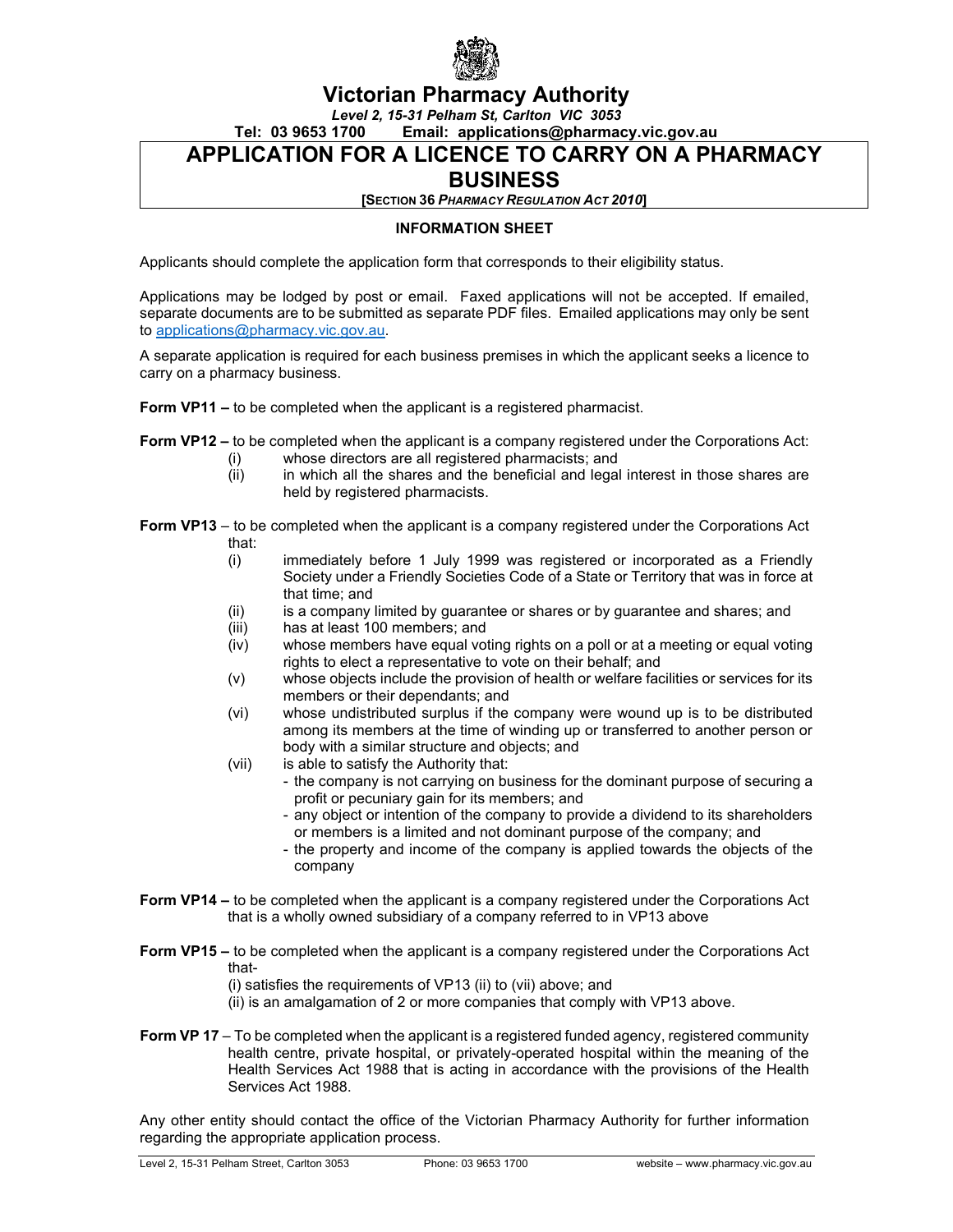

## **Victorian Pharmacy Authority**

*Level 2, 15-31 Pelham St Carlton Vic 3053*

**Tel: 03 9653 1700 Email: applications@pharmacy.vic.gov.au**

## **Form VP15**

#### **APPLICATION FOR A LICENCE TO CARRY ON A PHARMACY BUSINESS [SECTION 36** *Pharmacy Regulation Act 2010***]**

#### **A statutory application fee is required with this application.**

*The application fee covers the assessment of the application including an inspection of the pharmacy. The fee does not cover the statutory annual licence fee.*

This document must be read in conjunction with all applicable codes of conduct and professional standards as prepared, or endorsed, by the Victorian Pharmacy Authority (the Authority). Applicants should also have regard to the Victorian Pharmacy Authority Guidelines (as updated from time to time) and familiarise themselves with the provisions of the Act before completing this form.

*Under the Oaths and Affirmations Act 2018, it is an offence to make a statement in a statutory declaration that the person knows to be untrue. A person who commits that offence can be liable to a maximum penalty: 600 penalty units or imprisonment for 5 years or both.*

Personal information on this form is collected for the primary purpose of administering the Act. Personal *information will not be disclosed to any other person or agency unless you have given us permission, or we are required or authorised by law. For further information on collection and disclosure of personal information by the Authority, or how to request access or correction to your personal information, please refer to the Authority's Privacy Collection Notice and Privacy Policy*.

**SECTION 1:** (To be completed by a Director or the Company Secretary of the applicant company)

**1.1 Name of company and address of registered office:**

| Name     | Registration No. |
|----------|------------------|
| Address  |                  |
| Name     | Registration No. |
| Address  |                  |
| <br>Name | Registration No. |
| Address  |                  |

If insufficient space please provide a list of all Directors on a separate sheet.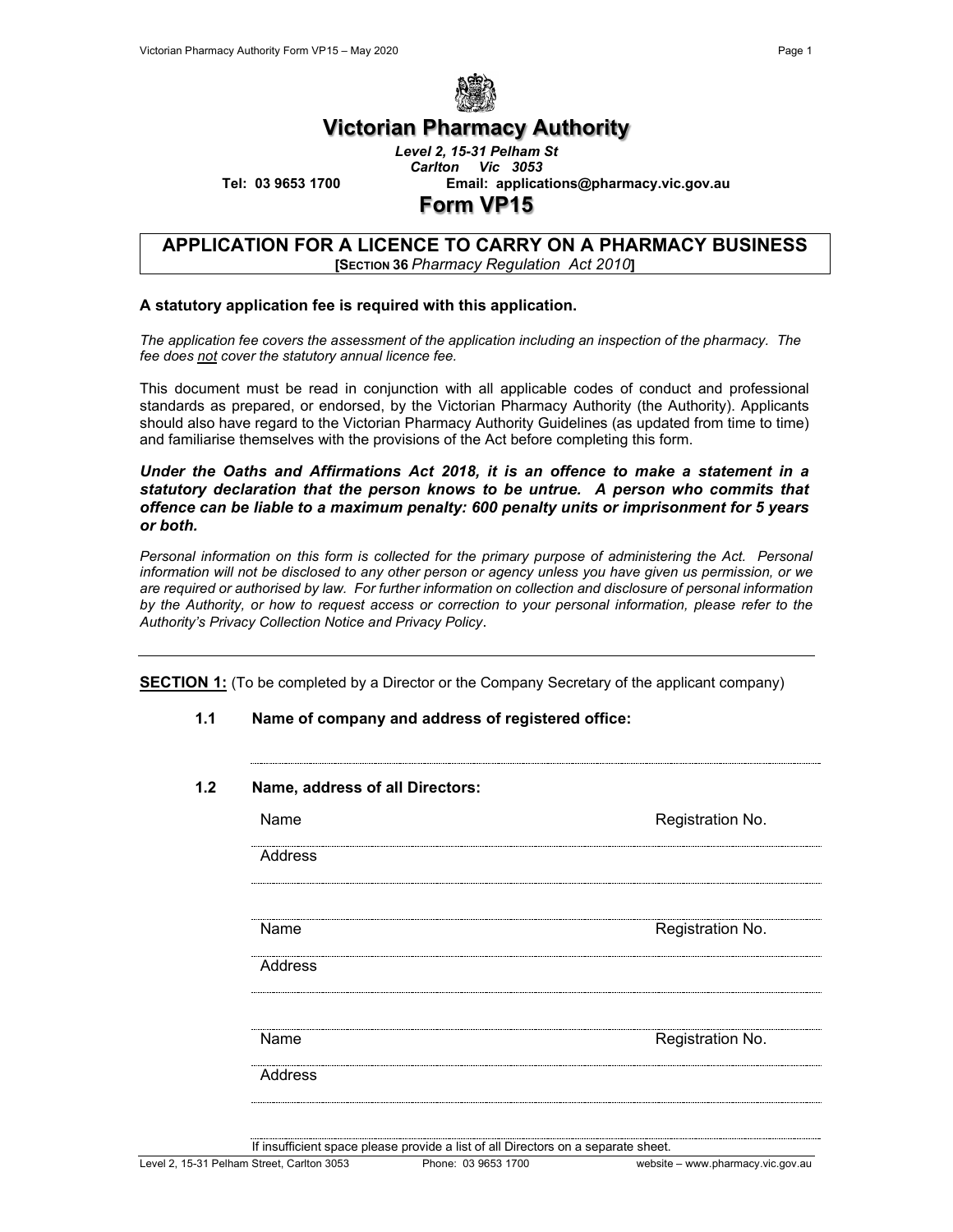- **1.3 Does the company have at least 100 members? YES / NO**
- **1.4 Attach a copy of an ASIC Company Extract.** (Refe[r www.asic.gov.au\)](http://www.asic.gov.au/)
- **1.5 Attach a copy of the company's Constitution or Memorandum and Articles.**
	- **(i) List the clauses that give the members equal voting rights at a poll or at a meeting.**
	- **(ii) List the clauses that give the members equal voting rights to elect a representative to vote on their behalf.**
	- **(iii) List the clauses that state that the objects of the company include the provision of health or welfare facilities or services for its members or their dependants.**
	- **(iv) List the clauses that state that any undistributed surplus if the company were wound up is to be distributed among its members at the time of winding up or transferred to another person or body with a similar structure and objects.**
- **1.6 Attach a statement or other evidence to demonstrate that :** 
	- **(a) the company is not carrying on business for the dominant purpose of securing a profit or pecuniary gain for its members; and**
	- **(b) any object or intention of the company to provide a dividend to its shareholders or members is a limited and not dominant purpose of the company; and**
	- **(c) the property and income of the company is applied towards the objects of the company;**
- **1.7 List the business or trading name and address of every other pharmacy business that the Applicant Company owns or in which it has a proprietary interest.** *('Proprietary interest' means a legal or beneficial interest and includes a proprietary interest as a sole proprietor, as a partner, as a director, member or shareholder of a company and as a trustee or beneficiary of a trust).* **(IF NONE WRITE "NONE")**

|    | P/Code |
|----|--------|
| 2. |        |
|    |        |
| 3. | P/Code |
|    |        |
|    | P/Code |
| 4  |        |
|    |        |
|    | P/Code |

If insufficient space please provide a list of all other pharmacy businesses on a separate sheet.

1.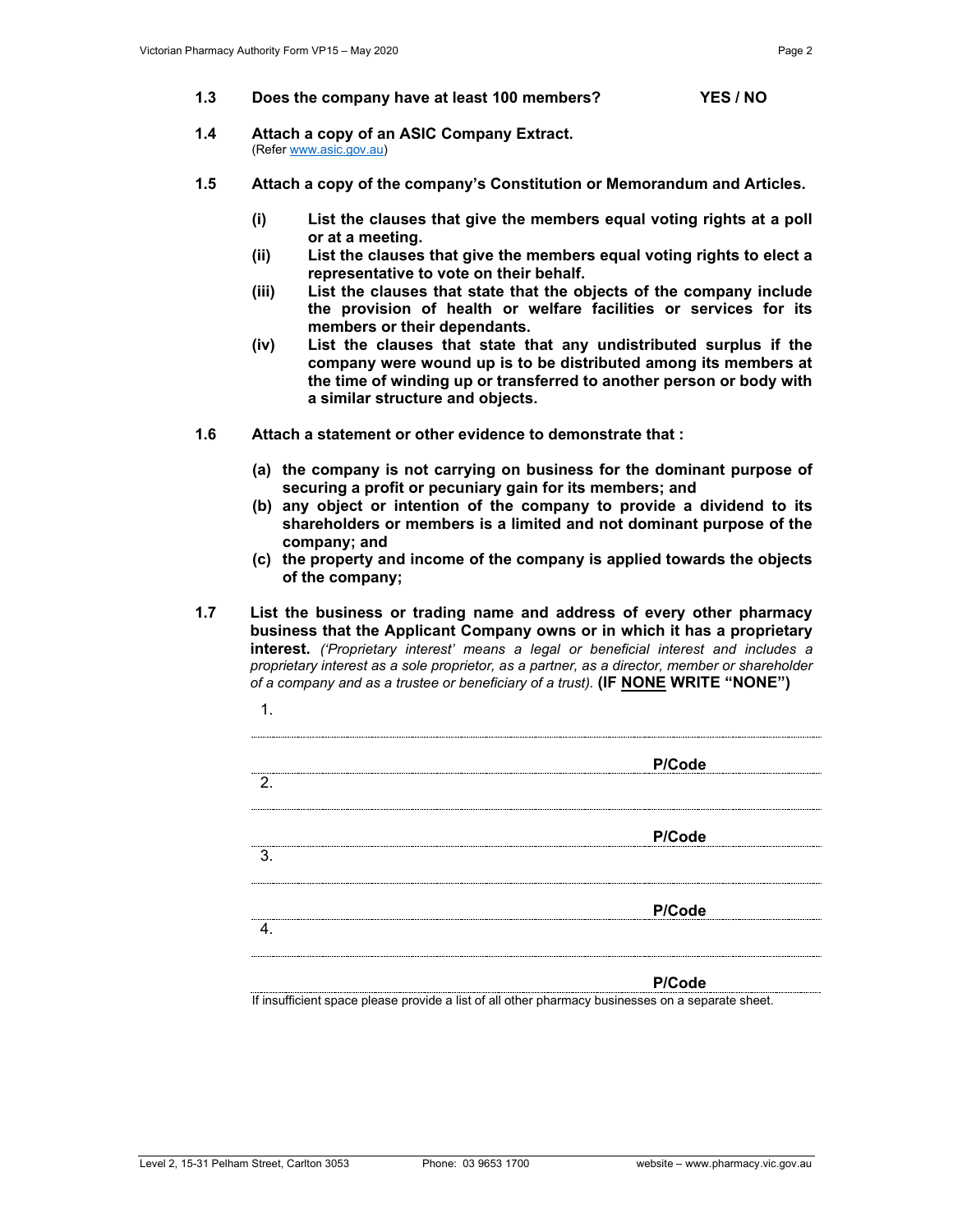E.g.: The Company is intending to -

- establish a new pharmacy business, or
- relocate an existing pharmacy business carried on by the applicant Company to new premises, or
- purchase an existing pharmacy business from another person or company, or
- purchase a partnership in an existing pharmacy business.

**1.9 Address of the premises at which the pharmacy business is to be carried on:**

Address: **P/Code**

#### **Important Note:**

The applicant must not establish or carry on a pharmacy business until the Authority has registered the premises of the pharmacy business. If the Authority has not registered the premises you may apply for registration by submitting an **'Application for registration of pharmacy premises'.** The application form may be obtained from the Authority's offices or website [**www.pharmacy.vic.gov.au].**

**1.10 If** *relocating* **the pharmacy business from existing premises, state the address of the** *existing* **premises at which the business is carried on.**

**P/Code**

**1.11 Write if the Applicant Company will carry on the pharmacy business as a sole proprietor or in partnership with other persons and or registered companies. If in partnership also list the partners.**

**If the business is to be carried on by a partnership attach a copy of the Partnership Agreement.** *(If you are unable to attach a copy of the partnership agreement state why and when it will be forwarded).*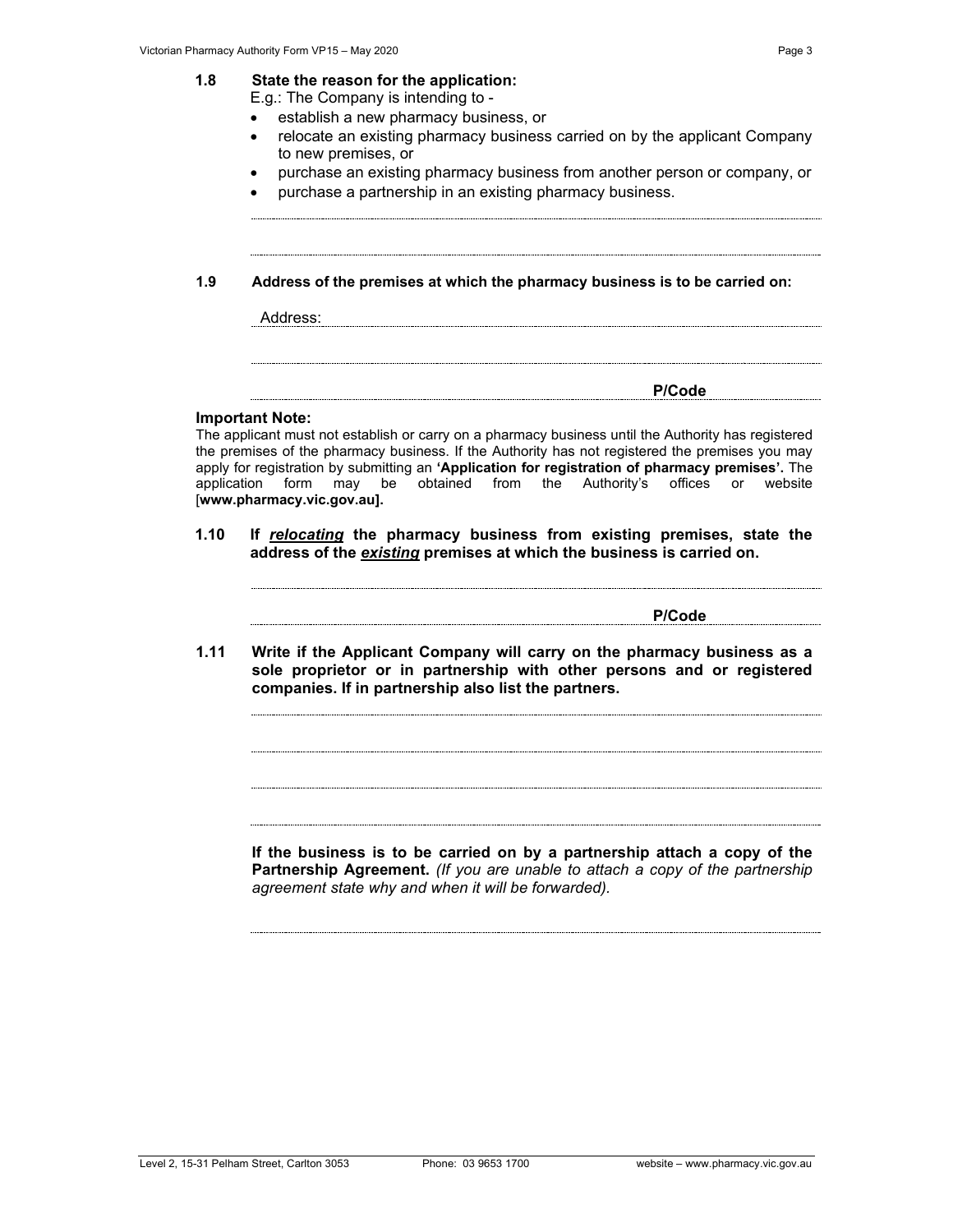**1.12 Will any persons or companies other than the applicant company and partners listed in 1.11 above have a proprietary interest in the pharmacy business?** *('Proprietary interest' means a legal or beneficial interest and includes a proprietary interest as a sole proprietor, as a partner, as a director, member or shareholder of a company and as a trustee or beneficiary of a trust [S3].*  YES / NO (circle appropriate answer).

|                | If YES please list: |  |
|----------------|---------------------|--|
| $\mathbf{1}$ . | Name:               |  |
|                | Address:            |  |
|                |                     |  |
| 2.             | Name:               |  |
|                | Address:            |  |
|                |                     |  |
| 3.             | Name:               |  |
|                | Address:            |  |
|                |                     |  |
|                |                     |  |

*If insufficient space please provide a list of all other persons or companies with a proprietary interest in the pharmacy business on a separate sheet.*

**1.13 List the name and address of all other companies and persons with whom the applicant company intends to enter into a Service Agreement that relates to the carrying on of the pharmacy business e.g. Marketing or management companies. (IF NONE WRITE "NONE").**

| P/Code |
|--------|
|        |
|        |
| P/Code |
|        |
|        |
|        |
| P/Code |
|        |
|        |
|        |
| P/Code |
|        |

**Attach a copy of each Service Agreement.** *(If you are unable to attach a copy of the Service Agreement state why and when it will be forwarded).*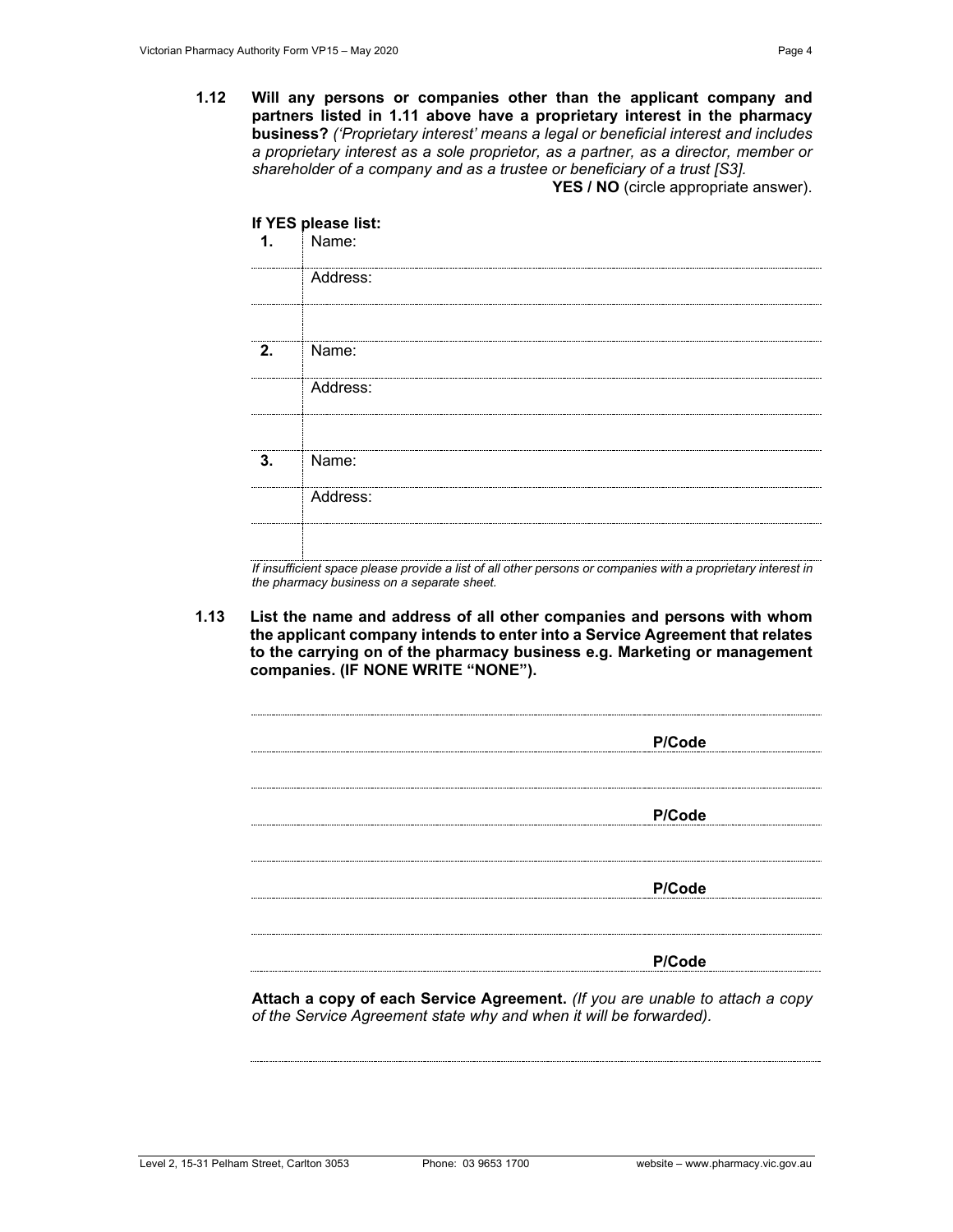**1.14 Will the applicant be the Trustee of a Trust that operates in association with the pharmacy business?**

**Write YES or NO**

# **If YES: State the name of each Trust and attach a copy of the Trust Deed.**

## **PROVISION OF INFORMATON TO THE DEPARTMENT OF HEALTH (DoH)**

**1.15 Do you permit the VPA to provide to DOH any copies of letters that advise the applicant that their application has been approved or that a licence has been granted.** DoH may have regard to the information provided when considering the granting of a PBS approval number**.**

(Tick one)  $\Box$  Yes  $\Box$  No

**Note:** 

- **If you answer NO, the Authority will not forward correspondence to the DoH.**
- **The Authority assumes no responsibility for sharing information with the DoH and does so as a courtesy to the Applicant only.**

**Contact details** *(where you would like all correspondence in relation to this application to be sent).*

**Name:**

**Address: P/Code: Phone/Mobile: Fax: Email:**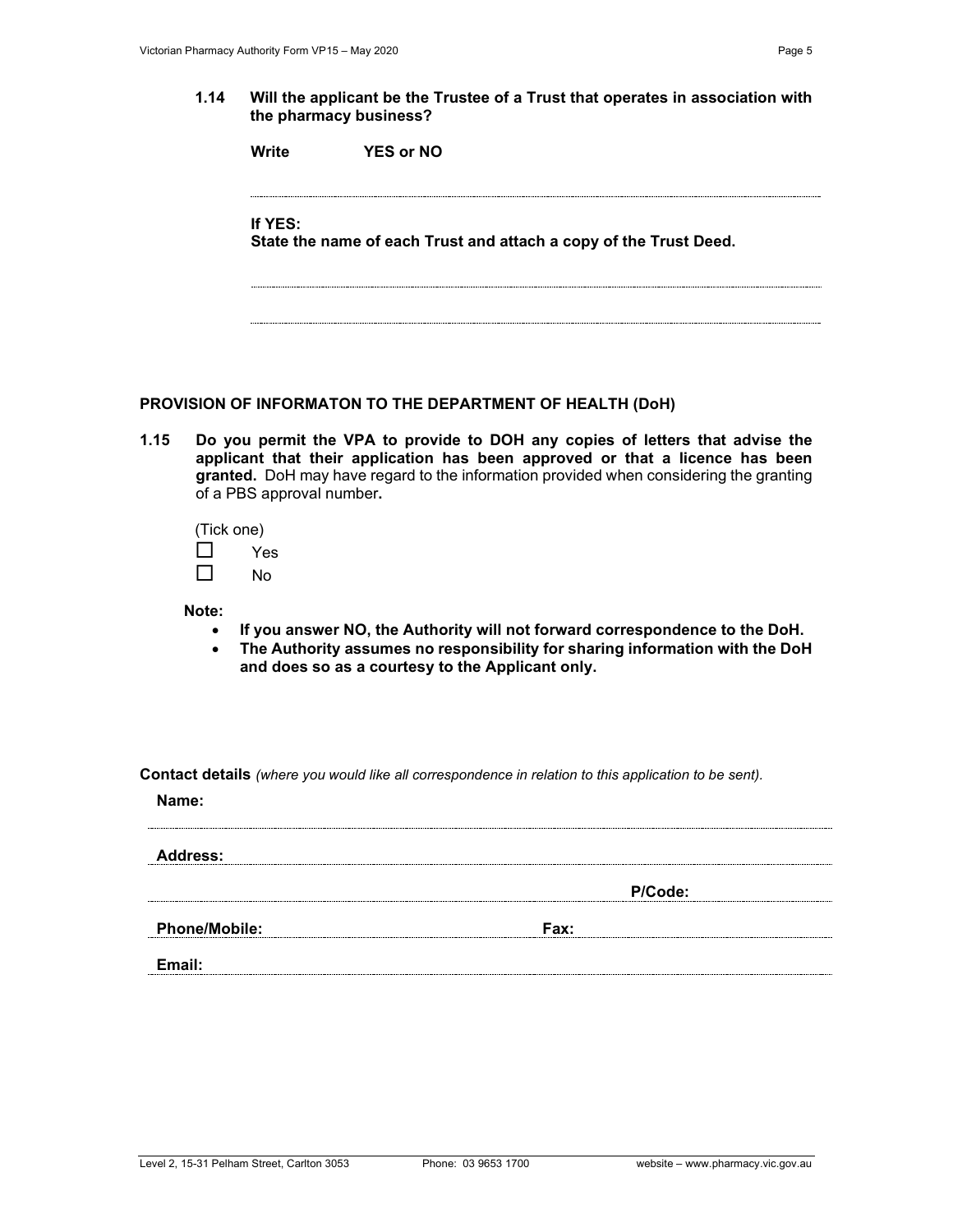#### **STATUTORY DECLARATION**

## **Application – Section 1**

| Insert the name,                                                                               |                                                                                                                                                           |  |  |  |
|------------------------------------------------------------------------------------------------|-----------------------------------------------------------------------------------------------------------------------------------------------------------|--|--|--|
| address and                                                                                    | Ι,                                                                                                                                                        |  |  |  |
| occupation of<br>the person<br>making the                                                      | (The name of person completing Section 2)                                                                                                                 |  |  |  |
| declaration                                                                                    | (Title e.g. Director or Secretary)                                                                                                                        |  |  |  |
|                                                                                                | (Name of Company)                                                                                                                                         |  |  |  |
|                                                                                                | of                                                                                                                                                        |  |  |  |
|                                                                                                | (Address)                                                                                                                                                 |  |  |  |
|                                                                                                | (Address)                                                                                                                                                 |  |  |  |
|                                                                                                | (Occupation)                                                                                                                                              |  |  |  |
|                                                                                                | make the following statutory declaration under the Oaths and Affirmations Act 2018:                                                                       |  |  |  |
| The matter<br>declared                                                                         | 1. All the information included in Section 1 of the application is true to the best of my<br>knowledge and is in no way false, inaccurate, or misleading; |  |  |  |
|                                                                                                | 2. I have not omitted any relevant information from this application; and                                                                                 |  |  |  |
|                                                                                                | 3. I will conduct the pharmacy business in accordance with the Pharmacy Regulation<br>Act 2010.                                                           |  |  |  |
|                                                                                                | I declare that the contents of this statutory declaration are true and correct and I                                                                      |  |  |  |
| make it knowing that making a statutory declaration that I know to be untrue is an<br>offence. |                                                                                                                                                           |  |  |  |
| Signature of<br>person making<br>the declaration                                               |                                                                                                                                                           |  |  |  |
| Place (City, town                                                                              | (Signature)                                                                                                                                               |  |  |  |
| or suburb)                                                                                     | In the state of Victoria<br><b>Declared at</b>                                                                                                            |  |  |  |
| Date                                                                                           | On:                                                                                                                                                       |  |  |  |
| Signature of                                                                                   | I am an authorised statutory declaration witness and I sign this document in the                                                                          |  |  |  |
| authorised<br>statutory<br>declaration<br>witness                                              | presence of the person making the declaration:                                                                                                            |  |  |  |
|                                                                                                | (Signature of Statutory Declaration witness)                                                                                                              |  |  |  |
| Date                                                                                           | On:                                                                                                                                                       |  |  |  |
| Name, capacity<br>in which                                                                     | (Date)                                                                                                                                                    |  |  |  |
| authorised<br>person has                                                                       | (Name)                                                                                                                                                    |  |  |  |
| authority to<br>witness statutory<br>declaration, and<br>address (writing,                     | (Capacity in which authorised person has authority to witness statutory declaration)                                                                      |  |  |  |
| typing or stamp)                                                                               | (Address)                                                                                                                                                 |  |  |  |
|                                                                                                | (Address)                                                                                                                                                 |  |  |  |
|                                                                                                |                                                                                                                                                           |  |  |  |
|                                                                                                | A person authorised under section 30(2) of the Oaths and Affirmations Act 2018 to<br>witness the signing of a statutory declaration                       |  |  |  |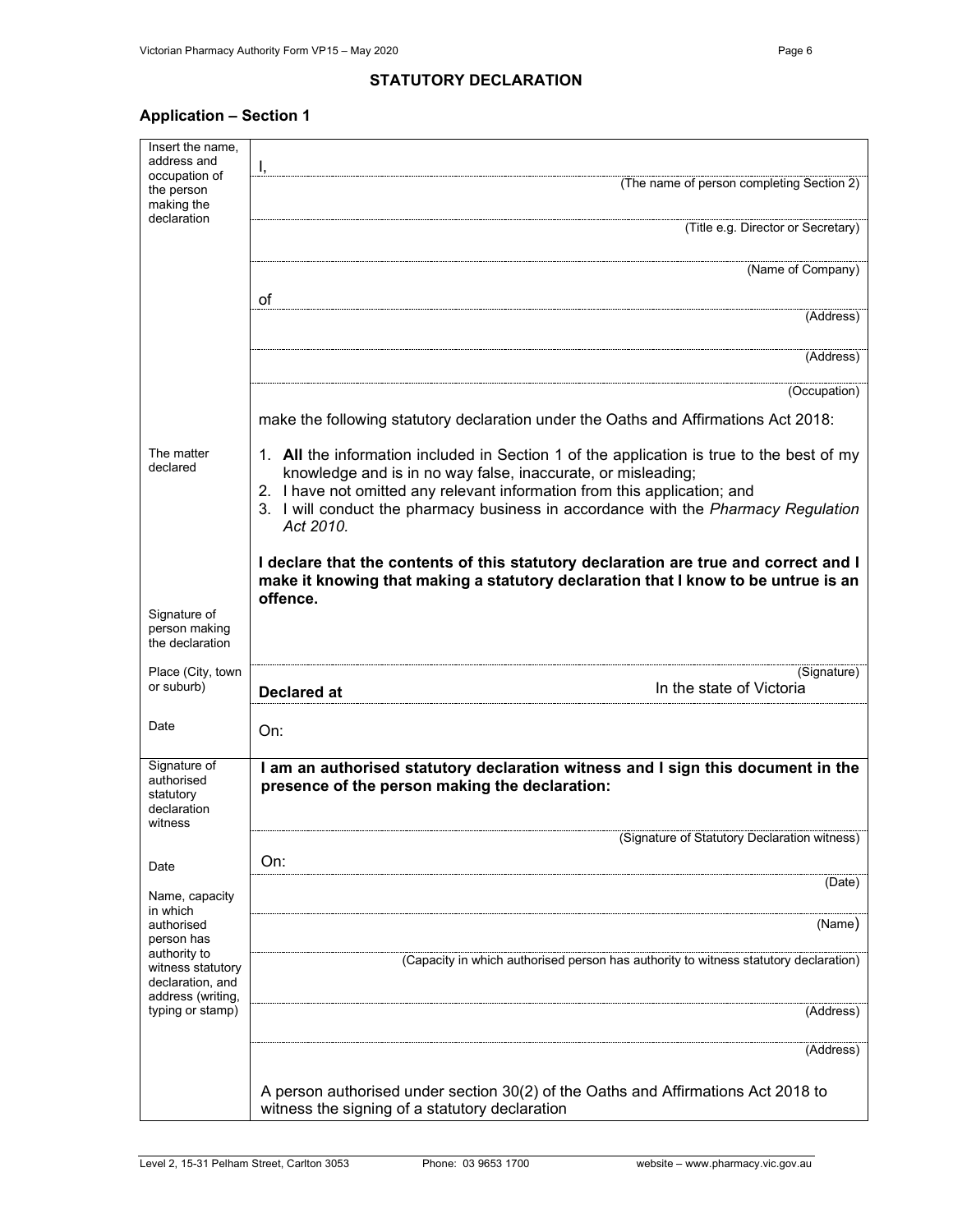#### **SECTION 2 (To be completed separately by a Director or the Company Secretary of each of the parent companies)**

**2.1 Name of company and address of registered office:**

#### **2.2 Name, address of all Directors:**

| Name<br>Address<br>Name | Address |  |  |  |
|-------------------------|---------|--|--|--|
|                         |         |  |  |  |
|                         |         |  |  |  |
|                         |         |  |  |  |
|                         |         |  |  |  |
|                         |         |  |  |  |
| Address                 |         |  |  |  |

- **2.3 Does the company have at least 100 members? YES / NO**
- **2.4 Attach documentary evidence to show that immediately before 1 July 1999 the company was registered or incorporated as a friendly society under a Friendly Societies Code of a State or Territory that was in force at that time**
- **2.5 Attach a copy of a current ASIC Company Extract of the company listed above**

(Refer [www.asic.gov.au\)](http://www.asic.gov.au/) **Note: The ASIC Company extract should be dated within 5 business days of lodging the application. It provides details on the office bearers and shareholders.**

- **2.6 Attach a copy of the company's Constitution or Memorandum and Articles.**
	- **(i) List the clauses that give the members equal voting rights at a poll or at a meeting.**
	- **(ii) List the clauses that give the members equal voting rights to elect a representative to vote on their behalf.**
	- **(iii) List the clauses that state that the objects of the company include the provision of health or welfare facilities or services for its members or their dependants.**
	- **(iv) List the clauses that state that any undistributed surplus if the company were wound up is to be distributed among its members at the time of winding up or transferred to another person or body with a similar structure and objects.**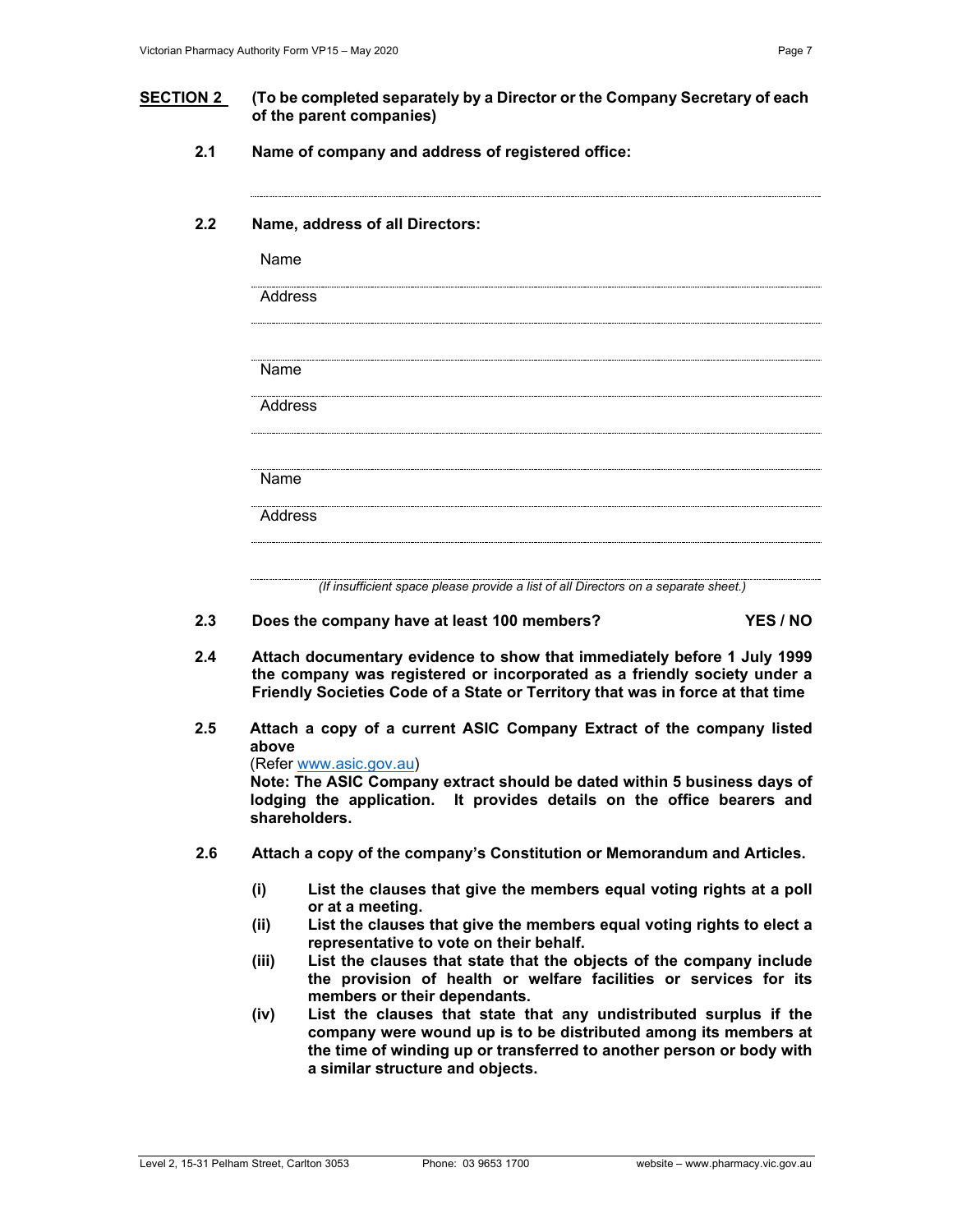- **2.7 Attach a statement or other evidence to demonstrate that :** 
	- **(a) the company is not carrying on business for the dominant purpose of securing a profit or pecuniary gain for its members; and**
	- **(b) any object or intention of the company to provide a dividend to its shareholders or members is a limited and not dominant purpose of the company; and**
	- **(c) the property and income of the company is applied towards the objects of the company;**
- **2.8 List the business or trading name and address of every other pharmacy business that the parent company owns or in which it has a proprietary interest.** *('Proprietary interest' means a legal or beneficial interest and includes a proprietary interest as a sole proprietor, as a partner, as a director, member or shareholder of a company and as a trustee or beneficiary of a trust).*

**(IF NONE WRITE "NONE").**

| ------------------------ | P/Code |
|--------------------------|--------|
| 2.                       |        |
| 3.                       | P/Code |
|                          |        |
|                          | P/Code |
|                          |        |
|                          | P/Code |

*If insufficient space please provide a list of all other pharmacy businesses on a separate sheet.*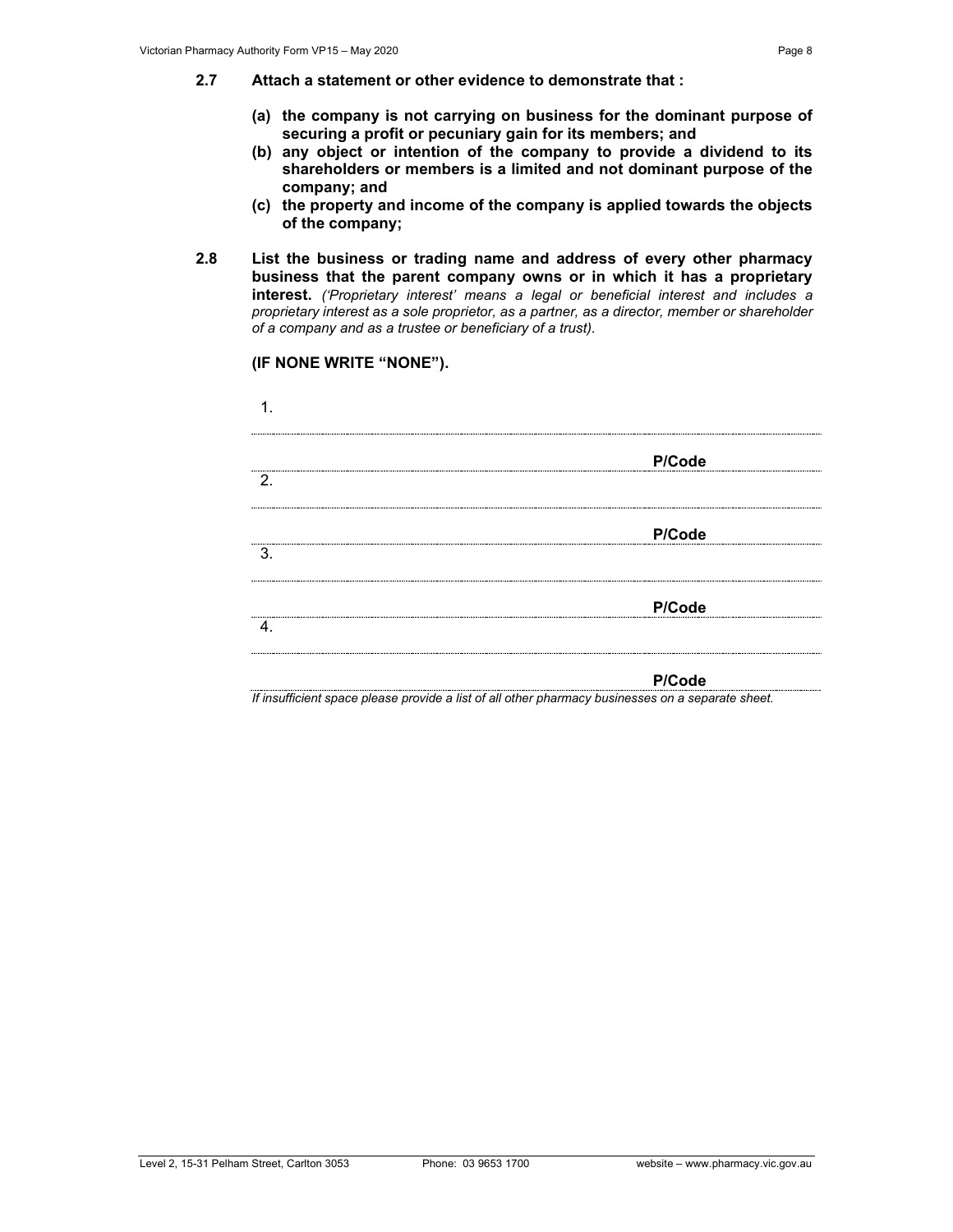#### **STATUTORY DECLARATION**

## **Application – Section 2**

| Insert the name,                                                  |                                                                                                                                                                                                                                        |  |  |  |  |  |
|-------------------------------------------------------------------|----------------------------------------------------------------------------------------------------------------------------------------------------------------------------------------------------------------------------------------|--|--|--|--|--|
| address and<br>occupation of                                      | Ι,                                                                                                                                                                                                                                     |  |  |  |  |  |
| the person<br>making the                                          | (The name of person completing Section 2)                                                                                                                                                                                              |  |  |  |  |  |
| declaration                                                       | (Title e.g. Director or Secretary)                                                                                                                                                                                                     |  |  |  |  |  |
|                                                                   | (Name of Company)                                                                                                                                                                                                                      |  |  |  |  |  |
|                                                                   | οf<br>(Address)                                                                                                                                                                                                                        |  |  |  |  |  |
|                                                                   |                                                                                                                                                                                                                                        |  |  |  |  |  |
|                                                                   | (Address)                                                                                                                                                                                                                              |  |  |  |  |  |
|                                                                   | (Occupation)                                                                                                                                                                                                                           |  |  |  |  |  |
|                                                                   | make the following statutory declaration under the Oaths and Affirmations Act 2018:                                                                                                                                                    |  |  |  |  |  |
| The matter<br>declared                                            | 4. All the information included in Section 2 of the application is true to the best of my<br>knowledge and is in no way false, inaccurate, or misleading;<br>5. I have not omitted any relevant information from this application; and |  |  |  |  |  |
|                                                                   | 6. I am familiar with the requirements of the Pharmacy Regulation Act 2010.                                                                                                                                                            |  |  |  |  |  |
|                                                                   | I declare that the contents of this statutory declaration are true and correct and I<br>make it knowing that making a statutory declaration that I know to be untrue is an<br>offence.                                                 |  |  |  |  |  |
| Signature of<br>person making<br>the declaration                  |                                                                                                                                                                                                                                        |  |  |  |  |  |
| Place (City, town<br>or suburb)                                   | (Signature)<br>In the state of Victoria<br><b>Declared at</b>                                                                                                                                                                          |  |  |  |  |  |
| Date                                                              | On:                                                                                                                                                                                                                                    |  |  |  |  |  |
| Signature of<br>authorised<br>statutory<br>declaration<br>witness | I am an authorised statutory declaration witness and I sign this document in the<br>presence of the person making the declaration:                                                                                                     |  |  |  |  |  |
|                                                                   | (Signature of Statutory Declaration witness)                                                                                                                                                                                           |  |  |  |  |  |
| Date                                                              | On:<br>(Date)                                                                                                                                                                                                                          |  |  |  |  |  |
| Name, capacity<br>in which<br>authorised                          | (Name)                                                                                                                                                                                                                                 |  |  |  |  |  |
| person has<br>authority to                                        |                                                                                                                                                                                                                                        |  |  |  |  |  |
| witness statutory<br>declaration, and<br>address (writing,        | (Capacity in which authorised person has authority to witness statutory declaration)                                                                                                                                                   |  |  |  |  |  |
| typing or stamp)                                                  | (Address)                                                                                                                                                                                                                              |  |  |  |  |  |
|                                                                   | (Address)                                                                                                                                                                                                                              |  |  |  |  |  |
|                                                                   |                                                                                                                                                                                                                                        |  |  |  |  |  |
|                                                                   | A person authorised under section 30(2) of the Oaths and Affirmations Act 2018 to<br>witness the signing of a statutory declaration                                                                                                    |  |  |  |  |  |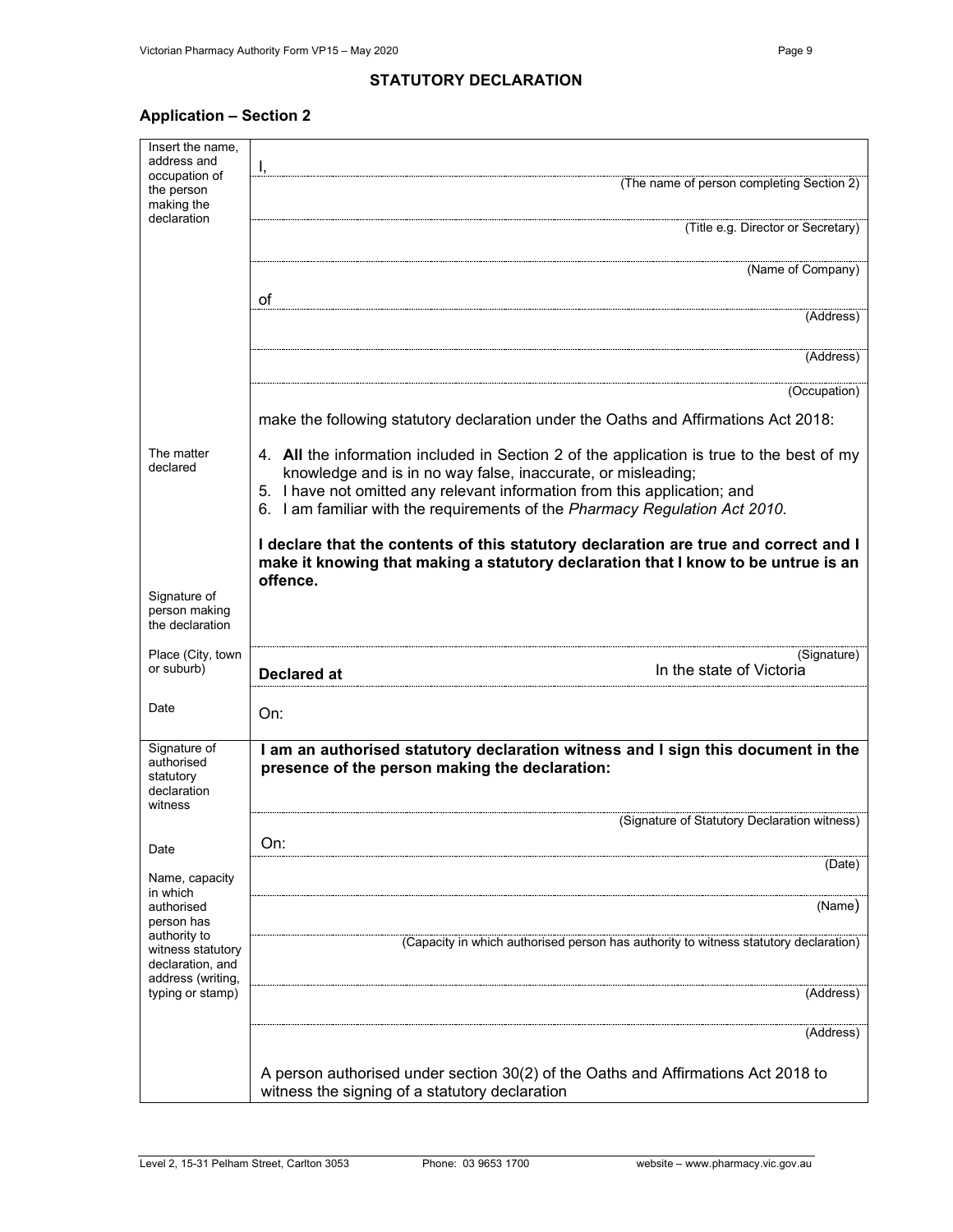## **APPLICATION FEE PAYMENT DETAILS**

*The statutory application fee for a standard application is \$340.00 The statutory application fee for a complex application is \$720.00*

*Fees are exempt from GST (Division 81) and valid for period of 1 May 2020 to 30 April 2021.*

*An application is deemed to be complex if you propose to carry on the pharmacy business pursuant to one or more of:* 

- *partnership agreement;*
- *franchise agreement;*
- *licence agreement (including occupancy licence);*
- *trust; or*
- • *any other agreement or arrangement (for example, but not limited to an agreement with a marketing company, a management company, or a service company).*

*Refer to Appendix 1*

## **APPLICATION FEE PAYMENT**

Please go to the Victorian Pharmacy Authority website [www.pharmacy.vic.gov.au](http://www.pharmacy.vic.gov.au/) to pay the application fee under **"Forms/Payments"**.

Email the completed form & payment receipt together to [applications@pharmacy.vic.gov.au](mailto:applications@pharmacy.vic.gov.au)

**Note: This application will not be processed unless the correct application payment receipt is attached.**

## **IMPORTANT INFORMATION – ADDITIONAL TRUST OR OTHER COMMERCIAL ARRANGEMENT ASSESSMENT / FEE PAYMENT**

*All commercial agreements including trust deeds will be examined by an Authority officer for an initial assessment for compliance with the Act. If the document initially appears to be non-compliant, a more detailed assessment may be required (Further Assessment). This process includes a closer review of the document in question and the preparation of a schedule of suggested*  amendments to bring the document into compliance with the Act. The applicant will incur an *additional fee for this Further Assessment of \$1,900.00 per commercial document required to be Further Assessed (exempt from GST).* 

*If the applicant does not wish to proceed with the Further Assessment, then the application will be considered by the Authority in its current form.*

*Please note that the Further Assessment and any suggested amendments or comments arising from it do not constitute legal advice, and will relate only to the issue of compliance with the Act.*

*Applicants will need to consider for themselves, or seek legal advice regarding, the effect of any amendments in the context of the proposed commercial arrangements as a whole.*

*Please also note that the Further Assessment does not guarantee that the Authority will ultimately approve the proposed commercial arrangements.* 

*See commercial arrangement guidance available at [www.pharmacy.vic.gov.au.](http://www.pharmacy.vic.gov.au/)*